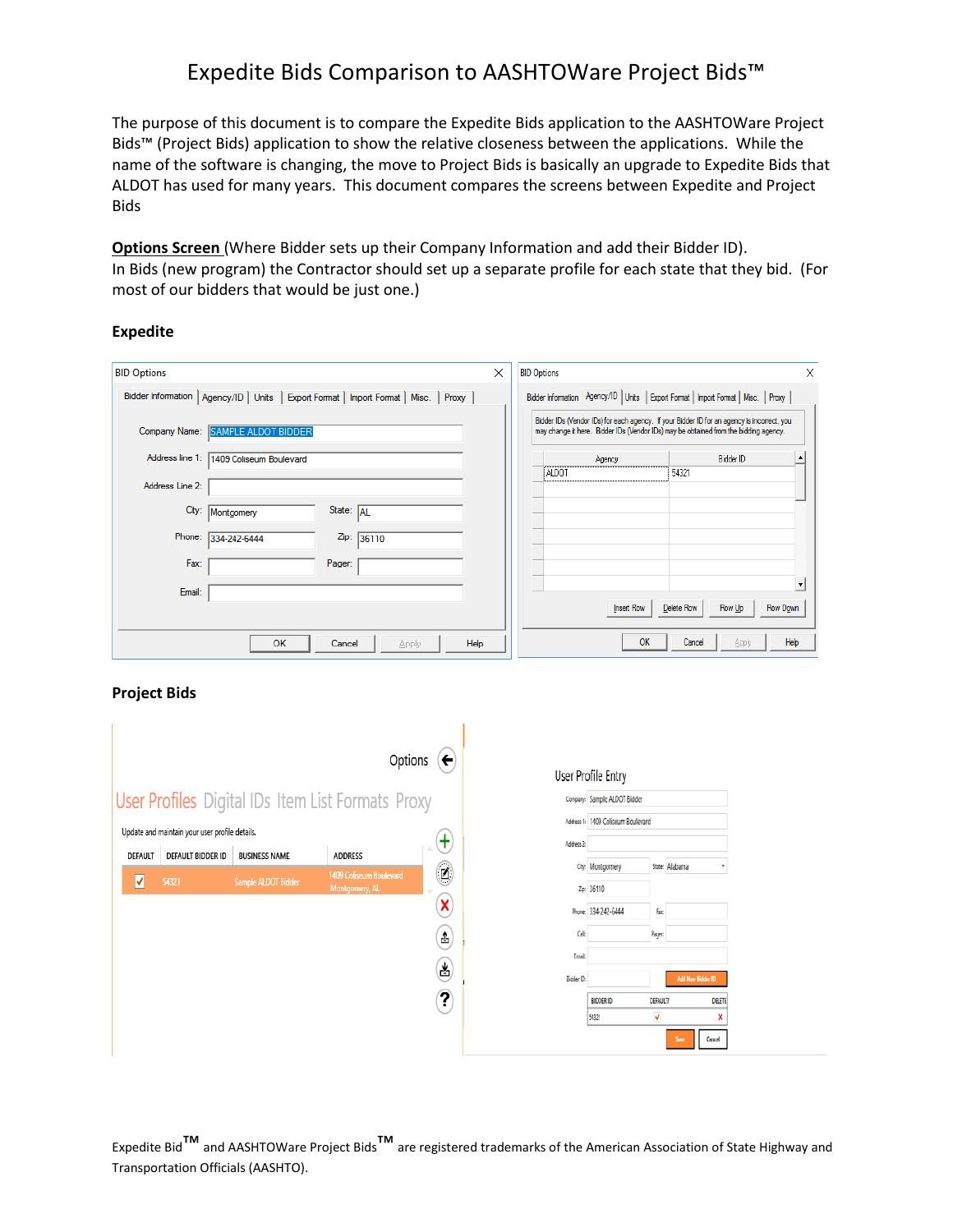**Entry Screens**- These are the screens where bidders enter their unit price bids. As they finish entering the unit price, they can press the enter or tab key, and then be able to enter an amount on the next line. As you can see both Entry screens are very similar in layout. The green folder indicating a successful bid in Expedite has been replaced by a check mark by the Schedule of Items. Also, Project Bids now contains a percent complete field that shows how much of the bid has been completed.

#### **Expedite**

| File                                                                                                                                                                                                                             |                                                                                                                                |  |      |                                               |                                                   |             |                   |                  |
|----------------------------------------------------------------------------------------------------------------------------------------------------------------------------------------------------------------------------------|--------------------------------------------------------------------------------------------------------------------------------|--|------|-----------------------------------------------|---------------------------------------------------|-------------|-------------------|------------------|
| o se establecente de la proporcional de la proporcional de la proporcional de la proporcional de la proporcion<br>De la proporcional de la proporcional de la proporcional de la proporcional de la proporcional de la proporcio |                                                                                                                                |  |      |                                               |                                                   |             |                   |                  |
| $-4.221$ ul052                                                                                                                                                                                                                   |                                                                                                                                |  | Line | Item                                          | Quantity                                          | Unit        | <b>Unit Price</b> | <b>Extension</b> |
|                                                                                                                                                                                                                                  |                                                                                                                                |  |      | <b>Section 0001</b>                           |                                                   |             |                   |                  |
|                                                                                                                                                                                                                                  | Expedite Bid - 27Jul052.EBS (0 Amendments) 20180727052<br>Edit Tools View Help<br>(2) 日   各   略   合   く チ<br>Schedule Of Items |  |      | <b>Total</b>                                  |                                                   |             |                   |                  |
|                                                                                                                                                                                                                                  |                                                                                                                                |  | 0010 | 4018106                                       |                                                   | 64,994 SQYD | 3.25              | 211,230.50       |
|                                                                                                                                                                                                                                  |                                                                                                                                |  |      | <b>Bituminous Treatment JG</b>                |                                                   |             |                   |                  |
|                                                                                                                                                                                                                                  |                                                                                                                                |  | 0020 | 424B640                                       |                                                   | 150 Ton     | 275.00            | 41,250.00        |
|                                                                                                                                                                                                                                  |                                                                                                                                |  | 0030 | Superpave Upr Bndr Pat 1" Esal A/B<br>424B642 |                                                   | $50$ Ton    |                   | 7,500.00         |
|                                                                                                                                                                                                                                  |                                                                                                                                |  |      |                                               | Superpave Upr Bndr Lev 1/2" Esal A/B              |             | 150.00            |                  |
|                                                                                                                                                                                                                                  |                                                                                                                                |  | 0040 | 6004000                                       |                                                   | LUMP LS     | 18,000.00         | 18,000.00        |
|                                                                                                                                                                                                                                  |                                                                                                                                |  |      | Mobilization                                  |                                                   |             |                   |                  |
|                                                                                                                                                                                                                                  |                                                                                                                                |  | 0050 | 698A000                                       |                                                   | LUMP LS     | 0.00              | 0.00             |
|                                                                                                                                                                                                                                  |                                                                                                                                |  |      |                                               | Construction Fuel (Maximum Bid Limited 17,000.00) |             |                   |                  |
|                                                                                                                                                                                                                                  |                                                                                                                                |  | 0060 | 701A231                                       |                                                   | 13 Mile     | 2.750.00          | 35,750.00        |
|                                                                                                                                                                                                                                  |                                                                                                                                |  |      | Solid White CI 2 Ty A Traf Str                |                                                   |             |                   |                  |
|                                                                                                                                                                                                                                  |                                                                                                                                |  | 0070 | 701A235                                       |                                                   | 11 Mile     | 2.750.00          | 30,250.00        |
|                                                                                                                                                                                                                                  |                                                                                                                                |  |      | Solid Yellow CI 2 Ty A Traf Str               |                                                   |             |                   |                  |
|                                                                                                                                                                                                                                  |                                                                                                                                |  | 0080 | 701A245                                       |                                                   | 2 Mile      | 1,700.00          | 3,400,00         |
|                                                                                                                                                                                                                                  |                                                                                                                                |  |      | Broken Yellow CI 2 Ty A Traf Str              |                                                   |             |                   |                  |
|                                                                                                                                                                                                                                  |                                                                                                                                |  | 0090 | 701C000                                       |                                                   | 2 Mile      | 900.00            | 1,800.00         |
|                                                                                                                                                                                                                                  |                                                                                                                                |  |      | <b>Broken Temporary Traffic Stripe</b>        |                                                   |             |                   |                  |
|                                                                                                                                                                                                                                  |                                                                                                                                |  | 0100 | <b>701C001</b>                                |                                                   | 11 Mile     | 975.00            | 10,725.00        |
|                                                                                                                                                                                                                                  |                                                                                                                                |  |      | Solid Temporary Traffic Stripe                |                                                   |             |                   |                  |
|                                                                                                                                                                                                                                  |                                                                                                                                |  | 0110 | 705A032                                       |                                                   | 109 Each    | 5.75              | 626.75           |
|                                                                                                                                                                                                                                  |                                                                                                                                |  |      |                                               | Pavement Markers, Class A-H, Type 1-B             |             |                   |                  |
|                                                                                                                                                                                                                                  |                                                                                                                                |  | 0120 | 705A037                                       |                                                   | 688 Each    | 5.60              | 3,852.80         |
|                                                                                                                                                                                                                                  |                                                                                                                                |  |      |                                               | Pavement Markers, Class A-H, Type 2-D             |             |                   |                  |
|                                                                                                                                                                                                                                  |                                                                                                                                |  | 0130 | 740B000                                       |                                                   | 311 SQFT    | 7.85              | 2,441.35         |
|                                                                                                                                                                                                                                  |                                                                                                                                |  | 0140 | <b>Construction Signs</b><br>7400000          |                                                   |             |                   | 2,850.00         |
|                                                                                                                                                                                                                                  |                                                                                                                                |  |      | Pilot Car                                     |                                                   | 1 Each      | 2,850.00          |                  |
|                                                                                                                                                                                                                                  |                                                                                                                                |  |      |                                               |                                                   |             |                   |                  |
|                                                                                                                                                                                                                                  |                                                                                                                                |  |      |                                               |                                                   |             |                   |                  |
|                                                                                                                                                                                                                                  |                                                                                                                                |  |      |                                               |                                                   |             |                   |                  |
|                                                                                                                                                                                                                                  |                                                                                                                                |  |      |                                               |                                                   |             |                   |                  |
|                                                                                                                                                                                                                                  |                                                                                                                                |  |      |                                               |                                                   |             |                   |                  |
|                                                                                                                                                                                                                                  |                                                                                                                                |  |      |                                               |                                                   |             |                   |                  |
|                                                                                                                                                                                                                                  |                                                                                                                                |  |      |                                               |                                                   |             |                   |                  |
|                                                                                                                                                                                                                                  |                                                                                                                                |  |      |                                               |                                                   |             |                   |                  |
|                                                                                                                                                                                                                                  |                                                                                                                                |  |      |                                               |                                                   |             |                   |                  |
|                                                                                                                                                                                                                                  |                                                                                                                                |  |      |                                               |                                                   |             |                   |                  |
|                                                                                                                                                                                                                                  |                                                                                                                                |  |      |                                               |                                                   |             |                   |                  |
|                                                                                                                                                                                                                                  |                                                                                                                                |  |      |                                               |                                                   |             | <b>Bid Total:</b> | 369,676.40       |

### **Project Bids**

|                                |    |                  | AASHTOWare Project Bids Bid - 27Jul052.ebsx (0 Amendments) 20180727052                                      |  |                 |                 |                   | $21 - 5 \times$   |          |
|--------------------------------|----|------------------|-------------------------------------------------------------------------------------------------------------|--|-----------------|-----------------|-------------------|-------------------|----------|
| EILE EDIT IOOLS VIEW HELP      |    |                  |                                                                                                             |  |                 |                 |                   |                   |          |
|                                | Q. | ≁                |                                                                                                             |  |                 |                 |                   | 100% Complete     |          |
|                                |    | LINE NO.         | <b>ITEM DESCRIPTION</b>                                                                                     |  | <b>QUANTITY</b> | <b>UNIT</b>     | <b>UNIT PRICE</b> | <b>BID AMOUNT</b> |          |
| <b><i><u>Commerzal</u></i></b> |    | 0001             |                                                                                                             |  |                 |                 |                   | \$369,676.40      |          |
| <b>Schedule Of Items</b>       |    | <b>Total</b>     |                                                                                                             |  |                 |                 |                   |                   |          |
|                                |    | 0010             | 4018106<br><b>Bituminous Treatment JG (With Polymer Additive)</b>                                           |  | 64,994 SQVD     |                 | 3.25              | \$211,230.5C      |          |
|                                |    | 0020             | 4248640                                                                                                     |  |                 | <b>150 Ton</b>  | 275,00            | \$41,250.00       |          |
|                                |    |                  | Superpave Bituminous Concrete Upper Binder Layer, Patching, 1" Maximum Aggregate Size Mix, ESAL Range A/B   |  |                 |                 |                   |                   |          |
|                                |    | 0030             | 4248642                                                                                                     |  |                 | 50 Ton          | 150.00            | \$7,500.00        |          |
|                                |    |                  | Superpave Bituminous Concrete Upper Binder Layer, Leveling, 1/2" Maximum Aggregate Size Mix, ESAL Range A/B |  |                 |                 |                   |                   |          |
|                                |    | 0040             | <b>600A000</b>                                                                                              |  |                 | 1LS             | 18,000.00         | \$18,000.00       |          |
|                                |    |                  | <b>Mobilization</b>                                                                                         |  |                 |                 |                   |                   |          |
|                                |    | 0050             | 698A000                                                                                                     |  |                 | 1 LS            | 0.00              |                   | \$0.0C   |
|                                |    |                  | <b>Construction Fuel (Maximum Bid Limited to \$17,000.00)</b>                                               |  |                 |                 |                   |                   |          |
|                                |    | 0060             | 701A231                                                                                                     |  |                 | 13 Mile         | 2,750.00          | \$35,750.00       |          |
|                                |    |                  | Solid White, Class 2, Type A Traffic Stripe                                                                 |  |                 |                 |                   |                   |          |
|                                |    | 0070             | 701A235                                                                                                     |  |                 | 11 Mile         | 2,750.00          | \$30,250.00       |          |
|                                |    |                  | Solid Yellow, Class 2, Type A Traffic Stripe                                                                |  |                 |                 |                   |                   |          |
|                                |    | 0080             | <b>701A245</b>                                                                                              |  |                 | 2 Mile          | 1,700.00          | \$3,400.00        |          |
|                                |    | 0090             | <b>Broken Yellow, Class 2, Type A Traffic Stripe</b><br>701C000                                             |  |                 |                 | 900.00            | \$1,800.00        |          |
|                                |    |                  | <b>Broken Temporary Traffic Stripe</b>                                                                      |  |                 | 2 Mile          |                   |                   |          |
|                                |    | 0100             | <b>701C001</b>                                                                                              |  |                 | 11 Mile         | 975.00            | \$10,725.00       |          |
|                                |    |                  | <b>Solid Temporary Traffic Stripe</b>                                                                       |  |                 |                 |                   |                   |          |
|                                |    | 0110             | 705A032                                                                                                     |  |                 | 109 Each        | 5.75              |                   | \$626.75 |
|                                |    |                  | Pavement Markers, Class A-H, Type 1-B                                                                       |  |                 |                 |                   |                   |          |
|                                |    | 0120             | 705A037                                                                                                     |  |                 | 688 Each        | 5.60              | \$3,852.80        |          |
|                                |    |                  | <b>Pavement Markers, Class A-H, Type 2-D</b>                                                                |  |                 |                 |                   |                   |          |
|                                |    | 0130             | 7408000                                                                                                     |  |                 | <b>311 SOFT</b> | 7.85              | \$2,441.35        |          |
|                                |    |                  | <b>Construction Signs</b>                                                                                   |  |                 |                 |                   |                   |          |
|                                |    | 0140             | 7400000                                                                                                     |  |                 | 1 Each          | 2,850.00          | \$2,850.00        |          |
|                                |    | <b>Pilot Car</b> |                                                                                                             |  |                 |                 |                   |                   |          |
|                                |    |                  |                                                                                                             |  |                 |                 |                   |                   |          |
|                                |    |                  |                                                                                                             |  |                 |                 |                   |                   |          |

m Total: \$369,676.40

**Bid Total: \$369,676.40**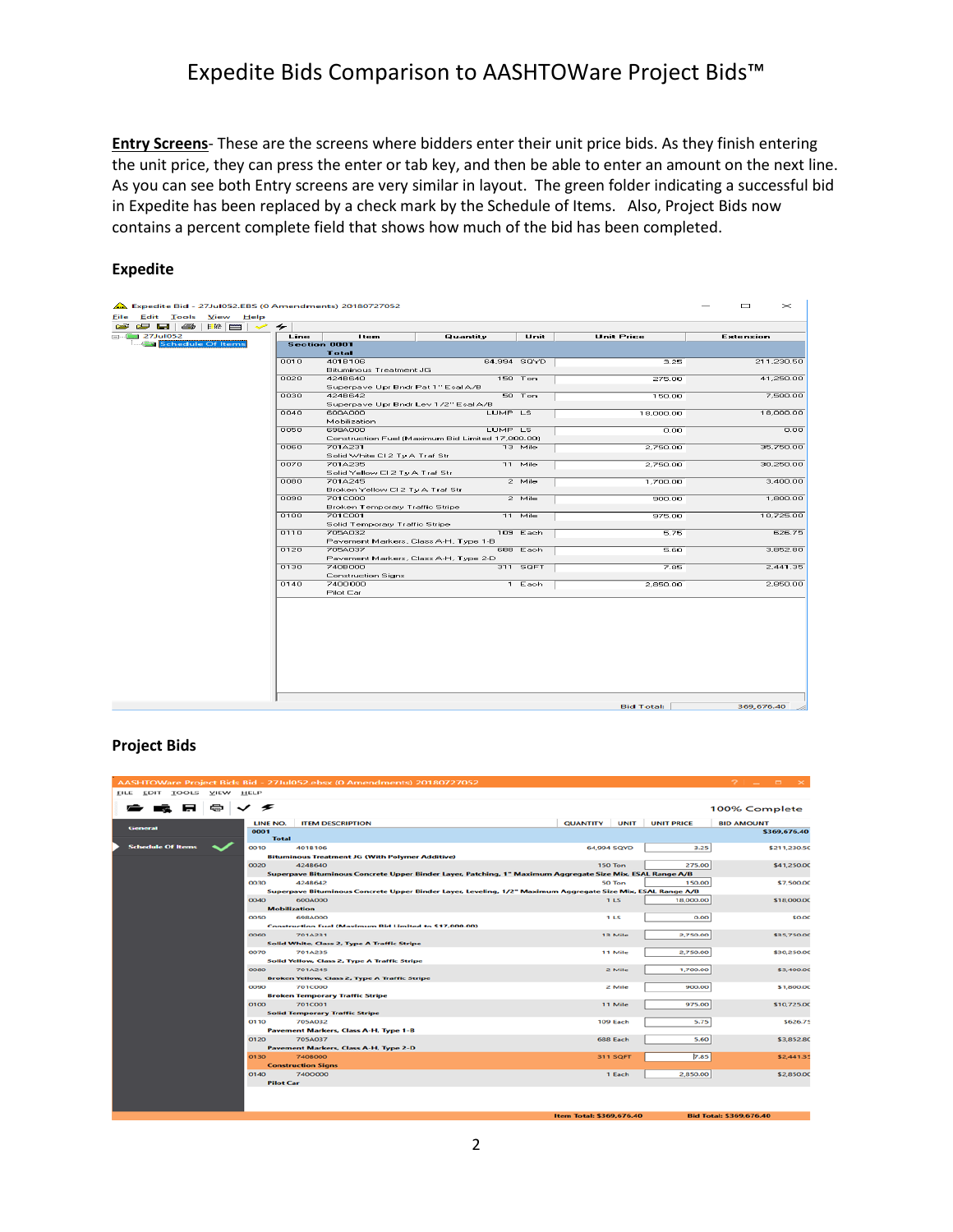Print Preview - These will be shown as a full page. These are examples of the Schedule of Items (Money Sheets)

## **Expedite**

| Expedite Bid - 27Jul052.EBS (0 Amendments) 20180727052                                                                                                                                                                                                                                                              |                                      |                                                                                                                                                                                                                                                                                                                                                                                  |                                                      | $\Box$ | $\times$ |
|---------------------------------------------------------------------------------------------------------------------------------------------------------------------------------------------------------------------------------------------------------------------------------------------------------------------|--------------------------------------|----------------------------------------------------------------------------------------------------------------------------------------------------------------------------------------------------------------------------------------------------------------------------------------------------------------------------------------------------------------------------------|------------------------------------------------------|--------|----------|
| Print<br>Next Page   Prey Page   Two Page   Zoom In                                                                                                                                                                                                                                                                 |                                      | Zoom Out Close                                                                                                                                                                                                                                                                                                                                                                   |                                                      |        |          |
| Contract ID: 20180727052<br>Letting Date: 07-27-18 Call Order: 052<br>Bidder: 54321 - SAMPLE ALDOT BIDDER                                                                                                                                                                                                           | Schedule of Items                    | $\begin{tabular}{llllll} \multicolumn{2}{l}{{\small\texttt{State of Alabama}}} & \multicolumn{2}{l}{Page:} & 1 & \\ \multicolumn{2}{l}{\small\texttt{Department of Transportation}} & \multicolumn{2}{l}{\small\texttt{Date: 07--09--18}} \\ & \multicolumn{2}{l}{Scheduling of Items} & \multicolumn{2}{l}{\small\texttt{Review}} \end{tabular}$<br>Project(s): STPNU-1918(250) |                                                      |        | A        |
| Line  Item<br>  No.  Description<br><b>In the Committee Committee</b>                                                                                                                                                                                                                                               |                                      | Approx.   Unit-Price   Bid-Amount  <br>  Quantity  --------------- -------------- <br>  and-Units   Dollars   Cts   Dollars   Ctl                                                                                                                                                                                                                                                |                                                      |        |          |
| Section 0001 Total<br>Alt Group                                                                                                                                                                                                                                                                                     |                                      |                                                                                                                                                                                                                                                                                                                                                                                  |                                                      |        |          |
| --------------<br>   401B106 Bituminous  <br>  1901<br>  19010 Treatment JG (With $\begin{array}{ c c c c c c c c } \hline \text{1} & & & & & & \text{1} \\ \hline \text{10010} \text{Treatment JG (With} & & & & & \text{3.50000} & 227,479.001 & \\ \hline \text{1} & & & & & & \text{1} & \\ \hline \end{array}$ | <b>Contract District</b>             |                                                                                                                                                                                                                                                                                                                                                                                  |                                                      |        |          |
| 424B640 Superpave  <br>100201Bituminous Concrete Upper   150.0000   150.00000   22,500.00<br>    Binder Layer, Patching,  <br>     1" Maximum Aqqreqate Size <br> Mix, ESAL Range A/B   Ton                                                                                                                         | $\sim$ 100 $\pm$<br>and the Contract |                                                                                                                                                                                                                                                                                                                                                                                  |                                                      |        |          |
| 424B642 Superpave<br>1<br>10030 Bituminous Concrete Upper  50.000  155.00000  7,750.00 <br>1  Binder Layer, Leveling,   1<br>12" Maximum Accrecate   1<br>1/2" Maximum Aggregate<br> Size Mix, ESAL Range A/B  Ton                                                                                                  |                                      |                                                                                                                                                                                                                                                                                                                                                                                  |                                                      |        |          |
| 600A000 Mobilizatio   <br> 0040 n  LUMP  LUMP  LUMP<br>!  <br>$\mathbf{I}$ $\mathbf{I}$                                                                                                                                                                                                                             | <b>The Common</b>                    | - 11<br>and the state                                                                                                                                                                                                                                                                                                                                                            | $\begin{bmatrix} 1 & 1 \\ 2 & 500.001 \end{bmatrix}$ |        |          |
| 1698A000 Constructio <br> 0050 n Fuel (Maximum Bid 1LUMP<br>    Limited to \$ 17,000.00)  <br>--------------------                                                                                                                                                                                                  |                                      | <b>The Contract</b><br>$\sim 1$<br>LUMP<br><b>COL</b>                                                                                                                                                                                                                                                                                                                            | 0.001                                                |        |          |
|                                                                                                                                                                                                                                                                                                                     |                                      |                                                                                                                                                                                                                                                                                                                                                                                  |                                                      |        |          |
| 701A235 Solid                                                                                                                                                                                                                                                                                                       | $\sim$ 100 $\pm$                     |                                                                                                                                                                                                                                                                                                                                                                                  |                                                      |        |          |
| 1701A245 Broken                                                                                                                                                                                                                                                                                                     |                                      |                                                                                                                                                                                                                                                                                                                                                                                  | 3,000.00                                             |        |          |
|                                                                                                                                                                                                                                                                                                                     |                                      |                                                                                                                                                                                                                                                                                                                                                                                  | Check: F956EED8 Page 1                               |        |          |
|                                                                                                                                                                                                                                                                                                                     |                                      |                                                                                                                                                                                                                                                                                                                                                                                  |                                                      |        |          |